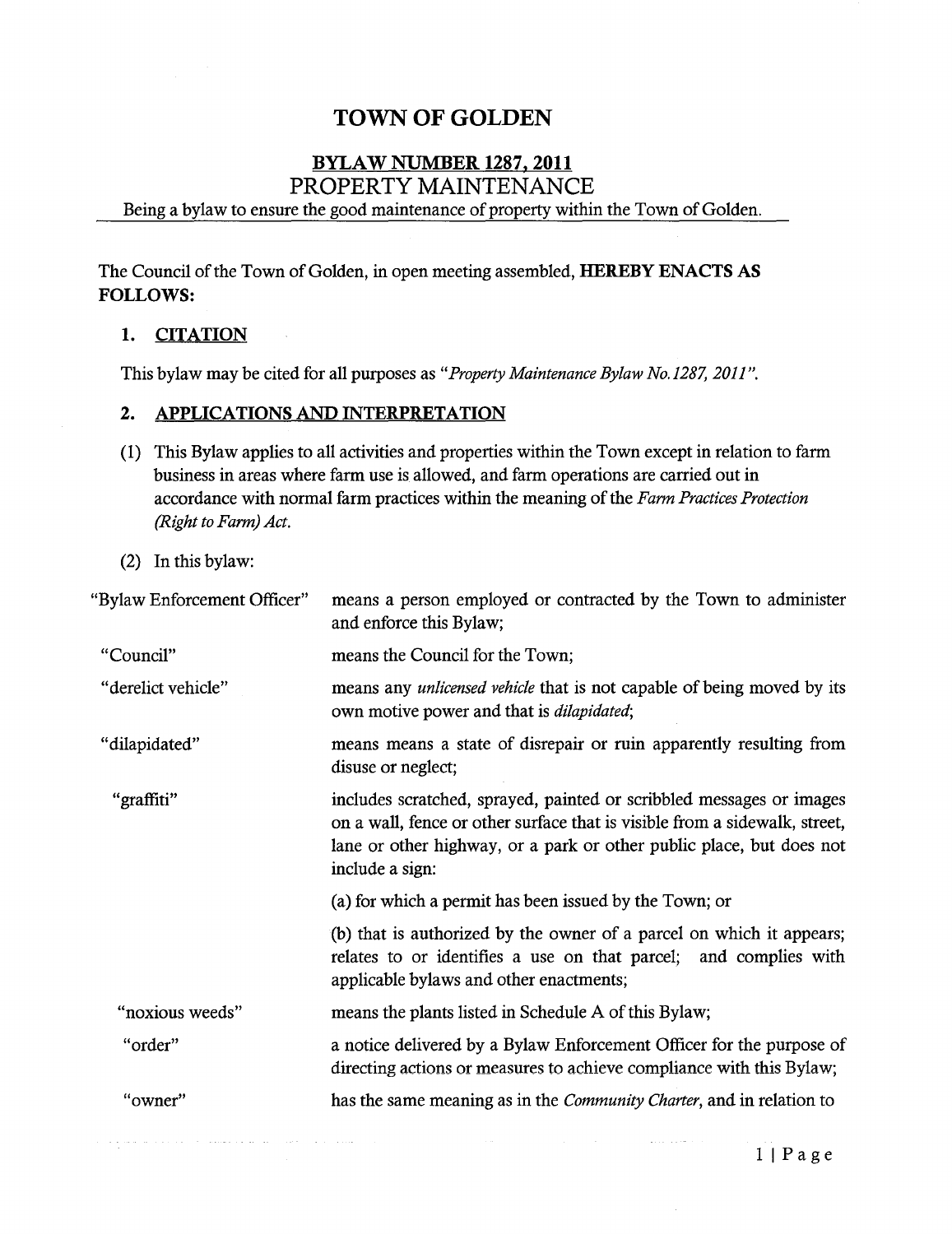|                                        | common property of a strata corporation, includes the strata<br>corporation;                                                                                                                                                                                                                                                  |  |  |  |
|----------------------------------------|-------------------------------------------------------------------------------------------------------------------------------------------------------------------------------------------------------------------------------------------------------------------------------------------------------------------------------|--|--|--|
| "rubbish"                              | means any one or more of the following:                                                                                                                                                                                                                                                                                       |  |  |  |
|                                        | (a) garbage, debris or waste produced or resulting from human<br>activity;                                                                                                                                                                                                                                                    |  |  |  |
|                                        | (b) discarded or unused materials, substances or objects;                                                                                                                                                                                                                                                                     |  |  |  |
|                                        | (c) foul or putrid matter or other filth;                                                                                                                                                                                                                                                                                     |  |  |  |
|                                        | (d) noxious, offensive or unwholesome substances and materials;                                                                                                                                                                                                                                                               |  |  |  |
|                                        | (e) damaged, or unused wire or vehicle tires or parts;                                                                                                                                                                                                                                                                        |  |  |  |
|                                        | (f) rusted, or inoperative appliances, machinery, metal or parts<br>thereof;                                                                                                                                                                                                                                                  |  |  |  |
|                                        | (g) yard waste, tree trimmings;                                                                                                                                                                                                                                                                                               |  |  |  |
|                                        | (h) waste from construction or demolition;                                                                                                                                                                                                                                                                                    |  |  |  |
| "Town"                                 | means the Town of Golden;                                                                                                                                                                                                                                                                                                     |  |  |  |
| "unlicensed vehicle"                   | means a vehicle for which evidence of current insurance to drive the<br>vehicle has not been produced on the request of a Bylaw Enforcement<br>Officer;                                                                                                                                                                       |  |  |  |
| "unsightly" or "declared"<br>nuisance" | in relation to real or personal property, includes property that is<br>cluttered, dilapidated, disorganized, unclean, or in [such] a state of<br>apparent neglect or disrepair as to unreasonably cause irritation or<br>inconvenience to residents or business operators in the vicinity or to<br>members of the public; and |  |  |  |
| "vehicle"                              | means a motor vehicle as defined in the Motor Vehicle Act.                                                                                                                                                                                                                                                                    |  |  |  |

(3) Unless otherwise provided in this Bylaw, words and phrases used herein have the same meanings as in the *Community Charter, Local Government Act, Motor Vehicle Act, Farm Practices Protection (Right to Farm) Act,* or *Interpretation Act* as the context and circumstances may require. A reference to a statute in this Bylaw refers to a statute of the Province of British Columbia unless otherwise indicated, and a reference to any statute, regulation, bylaw or other enactment refers to that enactment as it may be amended or replaced from time to time. In the event of a conflict between this Bylaw and a Provincial enactment, the stricter law prevails. Words in the singular include the plural and words in the plural include the singular, and reference to a gender includes both genders and a corporation. Headings in this Bylaw are for convenience only and must not be construed as defining or limiting its scope or intent. If any part of this Bylaw is held to be invalid by a court of competent jurisdiction, the invalid part is severed and the remainder continues to be valid.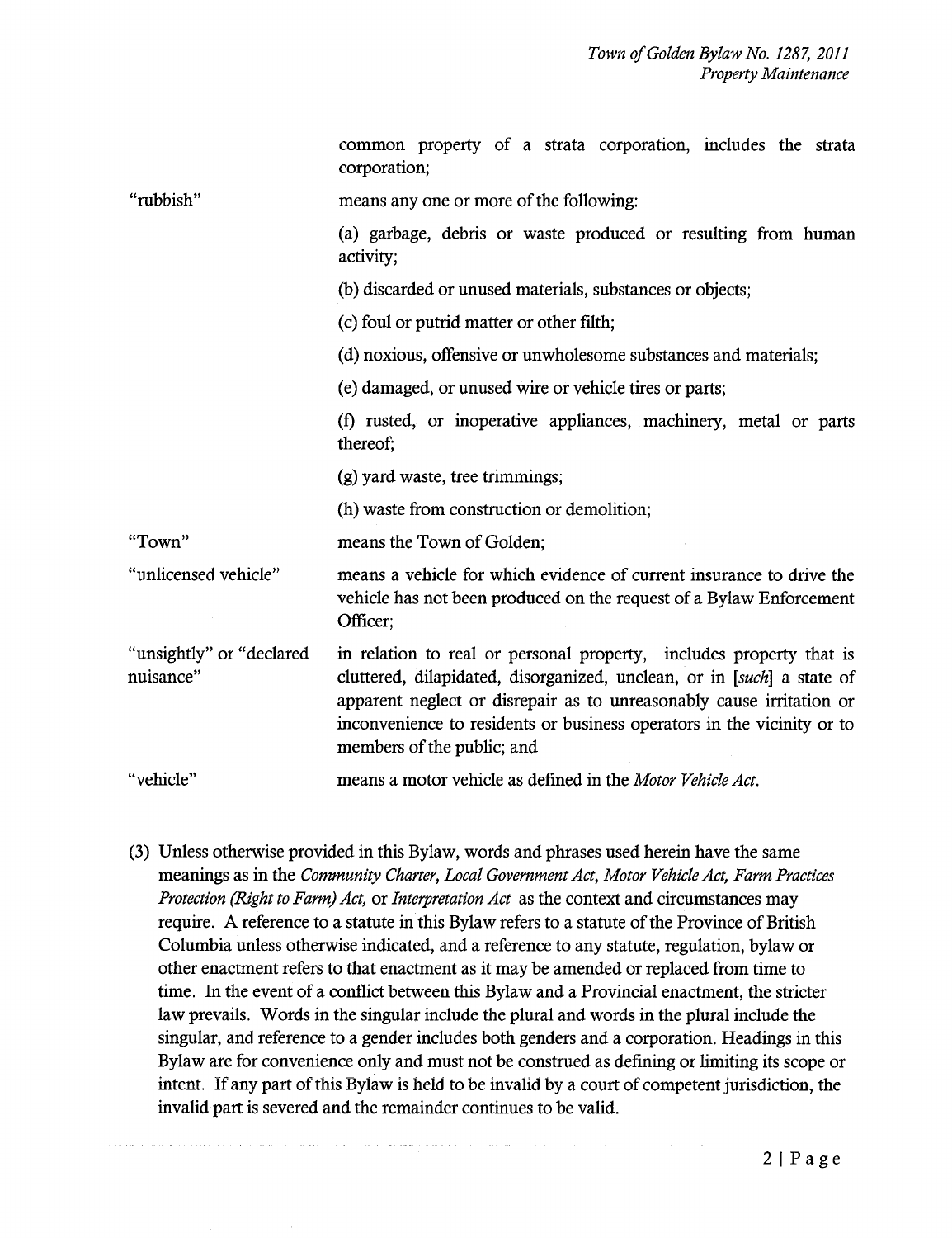## **3. REGULATIONS**

- (1) A person must not place *graffiti,* or cause, suffer or allow *graffiti* to be placed, or to remain, on any building, wall, fence, sign, or other structure or thing on or adjacent to a road, sidewalk, parking lot, park or other public place, whether or not the property is privately owned.
- (2) A person must not:
	- a) throw, deposit, leave, place *rubbish,* or any item or material that may be recycled under the Town of Golden Residential Recycling Collection Program or
	- b) abandon a vehicle, household appliance or furniture, or any parts thereof,

in or on any highways, sidewalk, ditch, parking lot, waterway, park or other public place, or on or in any open place on private property, except in a receptacle, facility or within a site intended or designated by the Town or a government body for that purpose, and in accordance with any applicable bylaw or other enactment.

- (3) A person must not cause, permit, suffer or allow *rubbish* to overflow from or accumulate around any container.
- (4) An owner or occupant of any land, property or premises:
	- a) must not cause, permit, suffer or allow the land, property or premises to become or remain *unsightly;*
	- b) without limiting paragraph (a), must not cause or permit, suffer or allow any of the following to accumulate or to remain on or around the land, property or premises, other than stored neatly and safely within a facility, building or structure that is permitted under the current *Town of Golden Zoning Bylaw* as it may be amended or replaced from time to time:
	- 1. *rubbish,* other than in accordance with a bylaw of the Town or regional district, or an enactment of British Columbia or Canada;
	- ii. broken or *dilapidated* furniture or bedding or inoperable appliances and parts thereof;
	- iii. vehicle parts or equipment;
	- iv. unused wood or wood products, other than seasoned or untreated wood or manufactured products cut in lengths for use as a fuel in a solid fuel burning appliance;
	- v. construction materials or equipment, where no apparent or actual construction activity for which those items are required has been initiated, is pending or is in progress;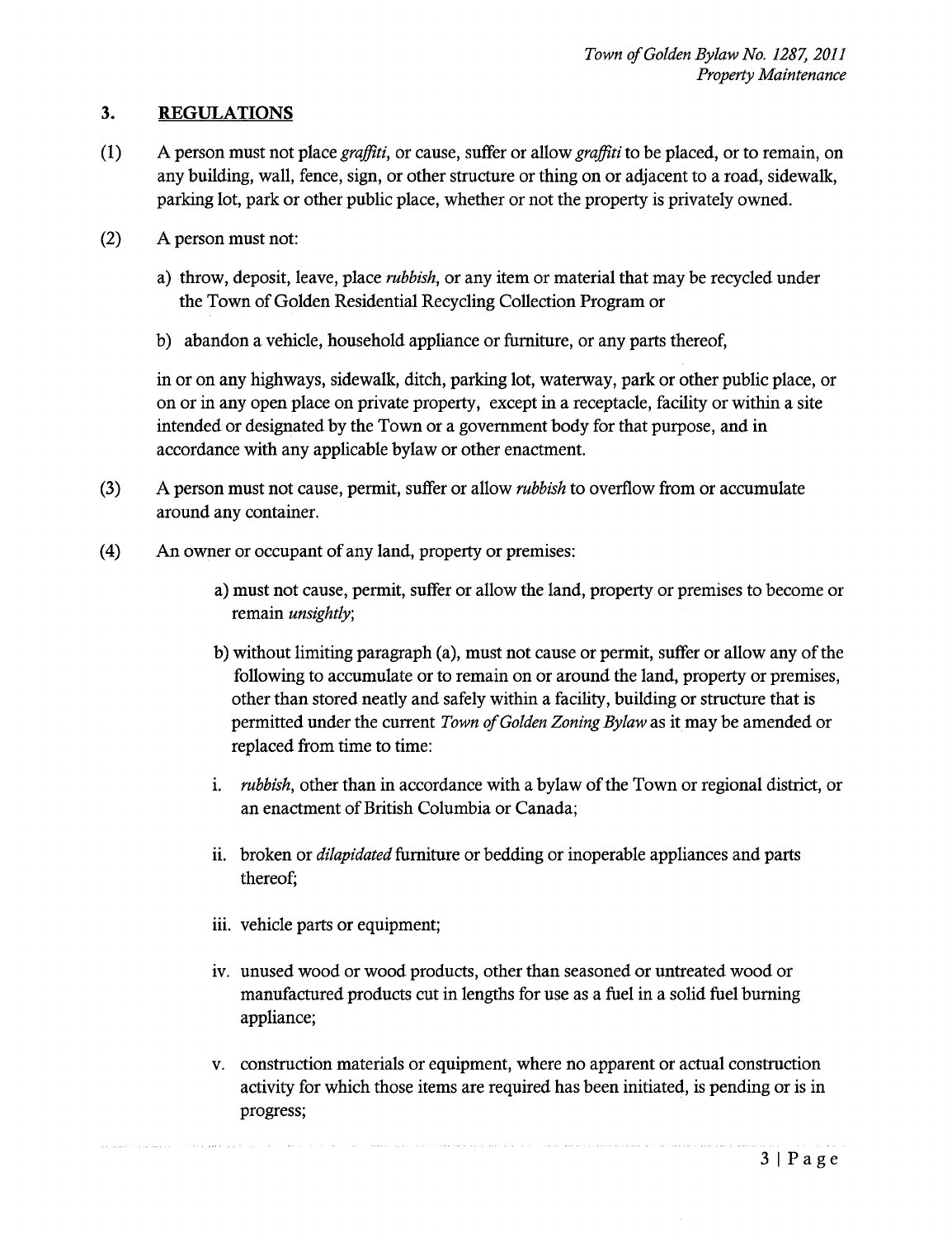c) must not cause, suffer or allow standing water or *noxious weeds* to accumulate or unsanitary conditions to develop or remain; and

d) other than as permitted under the current *Town of Golden Zoning Bylaw* as it may be amended or replaced from time to time. and in accordance with a business licence issued by the Town, must not cause or allow to accumulate or remain on or around a parcel or premises:

- 1. more than two *unlicensed vehicles,* ,
- ii. more than one *derelict vehicle*,; or

iii. more than one inoperative trailer or vessel or parts thereof.

## **4. REQUIREMENTS**

- (1) Every person who owns or occupies real property must:
	- a) ensure that lawn grass is trimmed so that its height does not exceed 30 centimetres (12 inches) during the period from April  $30<sup>th</sup>$  to September  $30<sup>th</sup>$  each year; and
	- b) on being delivered an *order,* remove or cause to be removed from the property:
		- 1. any and all unsightly conditions described in the *order;* and
		- ii. any water, noxious weeds, objects, or conditions listed in paragraph (b) of subsection 3.(4) identified in the order, within a time period stated in the order, or if no time period is stated, within 30 days following the date the order was mailed or otherwise delivered.

### **5. ENTRY AND ORDERS**

المداوية والمستحدث والمتحدث المتعارف والمالي

- (1) A Bylaw Enforcement Officer, and other municipal officers or employees may, in accordance with section 16 of the *Community Charter,* enter on any property to inspect and determine whether the restrictions and requirements of this Bylaw are being met.
- (2) A Bylaw Enforcement Officer may, by written order, identify a condition on real property, premises, a building, structure or personal property that appears to be in violation of this Bylaw, and may direct the owner, occupier or other person having an interest or right in the property to bring the property into compliance. An order under this section may specify steps that must be taken and a time frame, and may address any conditions or circumstances particular to the property and the person to whom the order is directed for the purpose of achieving compliance with this Bylaw.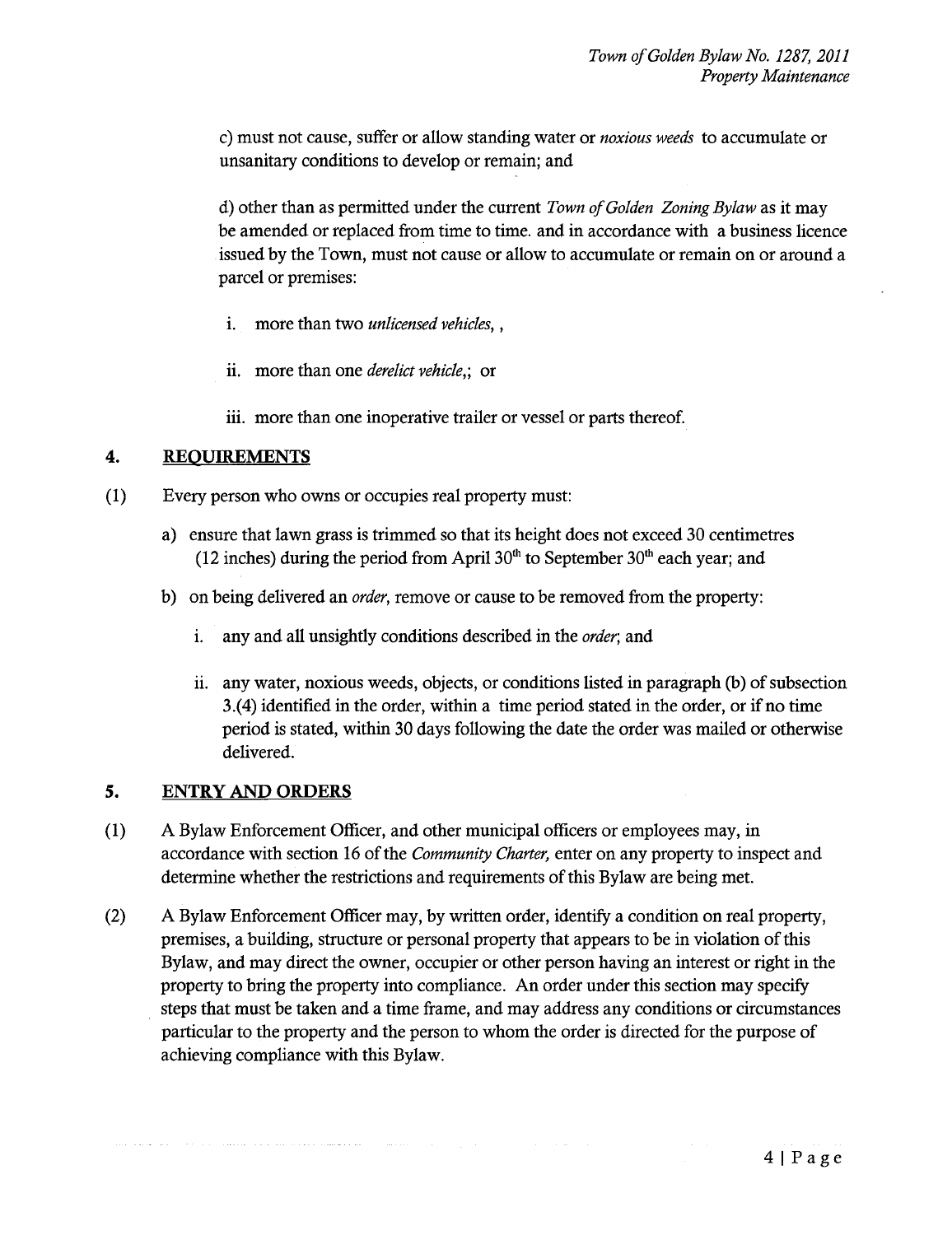- (3) An order made under this Bylaw is sufficiently delivered when a copy of the order is:
	- a) mailed to the owner of the property by registered mail;
	- b) personally delivered to the owner of the property or to an occupant who appears to be 19 years of age or older;
	- c) in the case of a corporate owner or occupier, by delivering it personally or by mail to its registered office or business premises, or
	- d) posted on the property that is the subject of the order by a Bylaw Enforcement Officer if the owner or occupant cannot be located or appears to refuse delivery.

#### **6. REVIEW BY COUNCIL**

and party companions report incorporation in the correlation

- (1) A person who has been delivered an order under this Bylaw may, by giving notice in writing to the corporate officer for the Town at least five (5) business days prior to the time of expiry of the time period set out in the order, seek review by Council at a time to be arranged by the corporate officer but in any case, within a time period not exceeding two (2) months from the date the order was delivered.
- (2) On reviewing a matter pursuant to subsection 6.(1), Council may confirm, modify, add to or rescind an order of the Bylaw Enforcement Officer.

### **7. REMEDIATION AND COST RECOVERY THROUGH FEES**

- (1) Every person with a right or interest in real or personal property that is the subject of an order by a Bylaw Enforcement officer or direction of Council must comply fully with that order or direction.
- (2) If a person subject to an order or a direction of Council under this Bylaw fails to take any and all required actions within the applicable time period, the Town may, by its own employees, servants or contractors, enter on the property and fulfill the requirements at the expense of the person subject to the order or direction. The Town may recover the costs incurred by it from that person as a debt which shall include all costs relating to the remediation including an administrative charge of \$100 for every ten days following the expiration of an Order issued under s. 5.(2) until completion of all remedial works.
- (3) If costs incurred by the Town for work done or services provided under this Bylaw are not paid in full on or before December 31<sup>st</sup> of the year in which the work was done or services provided, the amount owing may be collected in the same manner as for property taxes.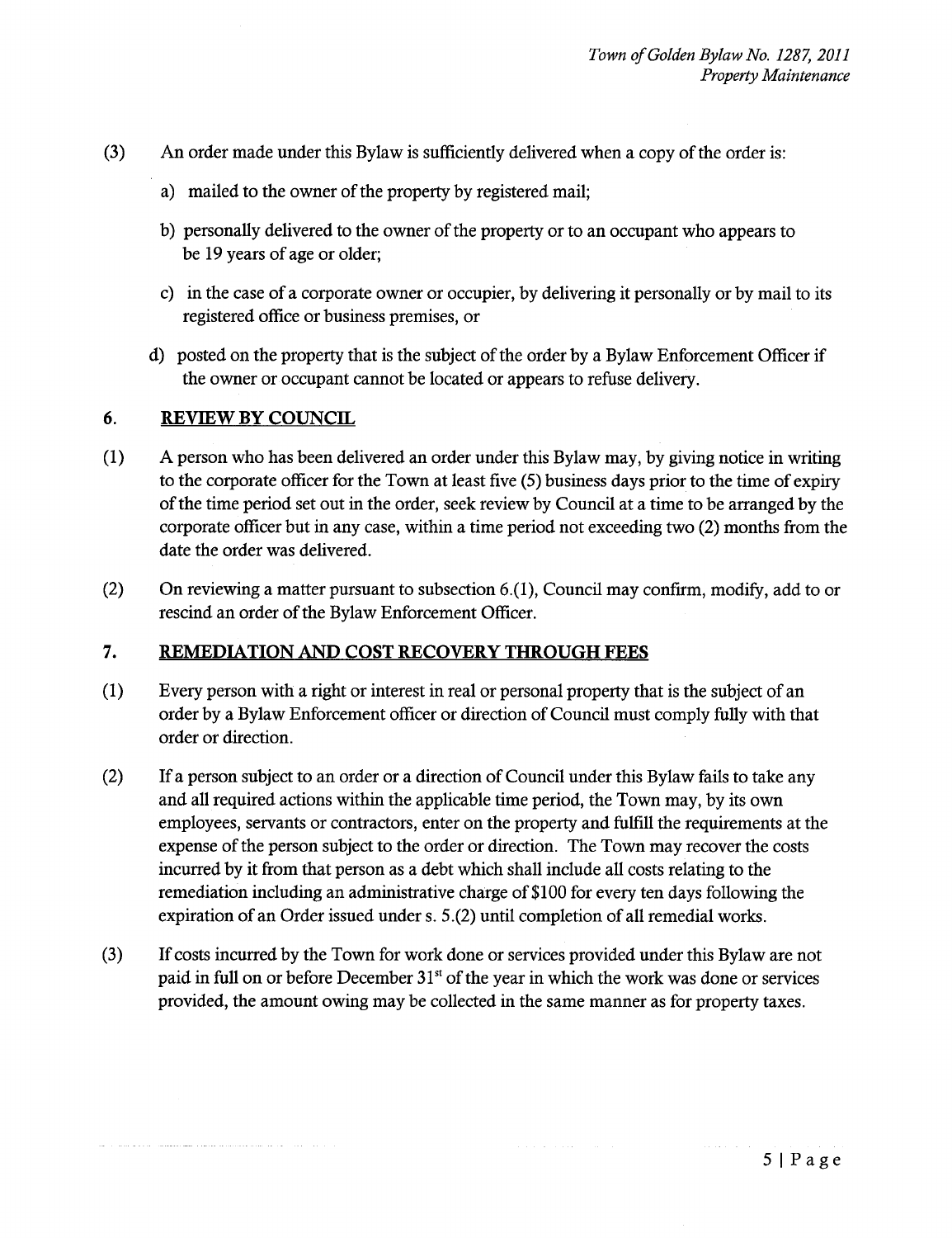## **8. ENFORCEMENT, OFFENCE AND PENALTY**

- (1) This Bylaw may be enforced by a Bylaw Enforcement Officer, who may be assisted by other employees of the Town or a peace officer as considered necessary in the circumstances.
- (2) If it appears to a Bylaw Enforcement Officer that a vehicle is not capable of being moved on its own motive power, or that is an *unlicensed vehicle*, he or she may request that an owner or occupant:
	- a) show that the vehicle is capable of being moved on its own motive power, and
	- b) provide documented evidence of the vehicle being currently insured for the purpose of driving it,

and on receiving a request under this section, the owner or occupant must promptly comply.

- (3) A person must not interfere with, resist or willfully obstruct any person authorized to carry out an inspection or other function or proceeding pursuant to this Bylaw.
- (4) A person who
	- a) contravenes, violates or fails to comply with any provision of this Bylaw;
	- b) fails or neglects to do anything required to be done under this Bylaw; or
	- c) suffers or allows any action or thing to be done in contravention of this Bylaw or any order or direction made under this Bylaw commits an offence, and where the offence is a continuing one, each day that the offence is continued constitutes a separate offence.
- (5) On being convicted of an offence under this Bylaw, a person is liable to pay a fine of up to Ten Thousand Dollars (\$10,000) if proceedings are brought under the *Offence Act.*
- (6) Proceedings brought under the *Offence Act* do not limit any other remedies at law that are available to the Town under the *Communt'ty Charter* or *Local Government Act.*

## **9. SCHEDULE**

(1) Schedule A is attached to and forms part of this Bylaw.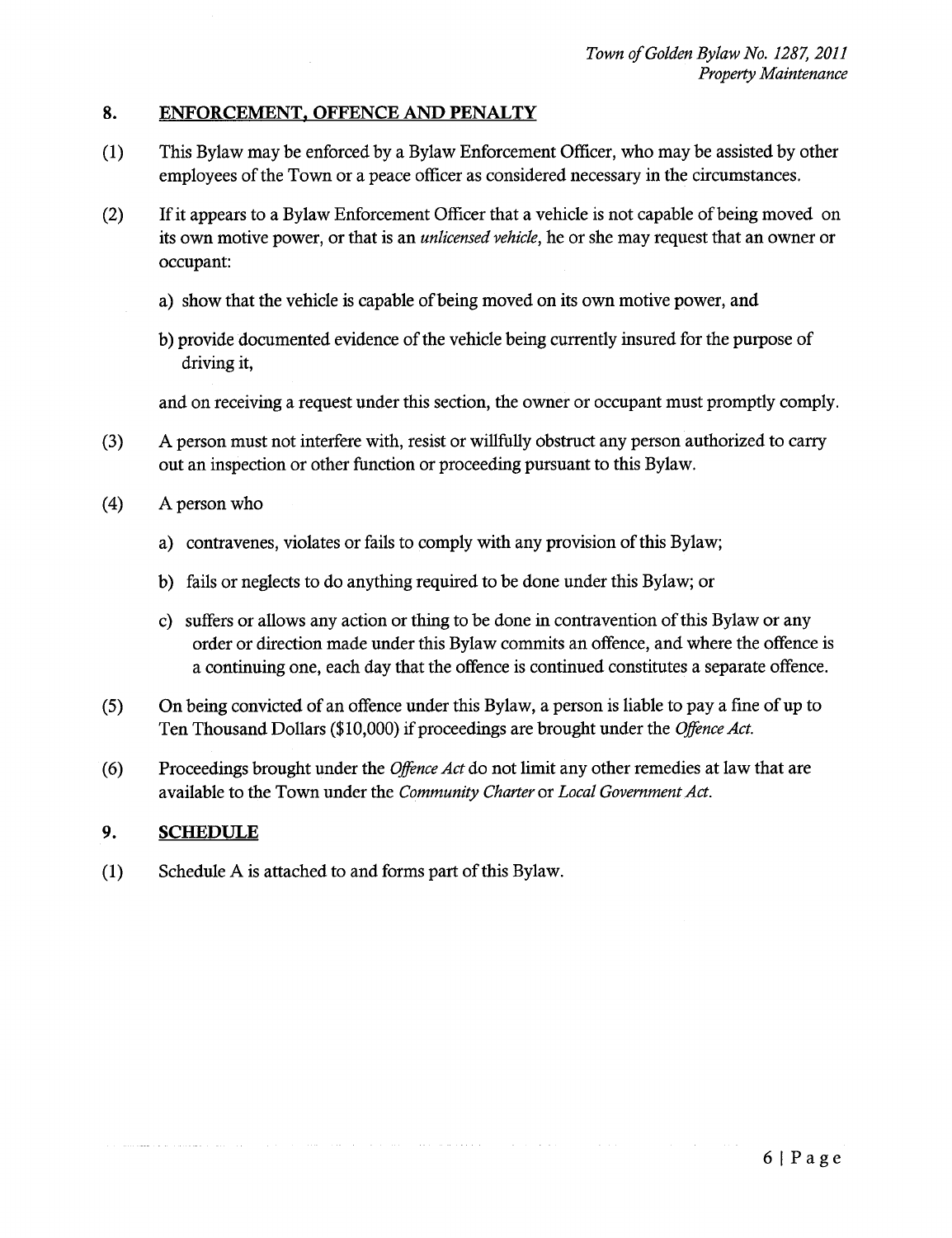## **10. REPEAL**

*Town of Golden Unsightly Premises Bylaw Number 902, 1993,* and all amendments thereto is hereby repealed in its entirety.

| <b>READ A FIRST TIME THIS</b> |          | $2^{\text{ND}}$ DAY OF | AUGUST    | , 2011. |
|-------------------------------|----------|------------------------|-----------|---------|
| READ A SECOND TIME THIS       | $2^{ND}$ | DAY OF                 | AUGUST    | . 2011. |
| <b>READ A THIRD TIME THIS</b> |          | $6^{\text{TH}}$ DAY OF | SEPTEMBER | . 2011. |

ADOPTED THIS  $20^{TH}$  DAY OF SEPTEMBER , 2011, BY A UNANIMOUS DECISION OF ALL MEMBERS OF TOWN COUNCIL PRESENT AND ELIGIBLE TO VOTE.

**MAY RPORATE OFFICER**  $\bigg\}$